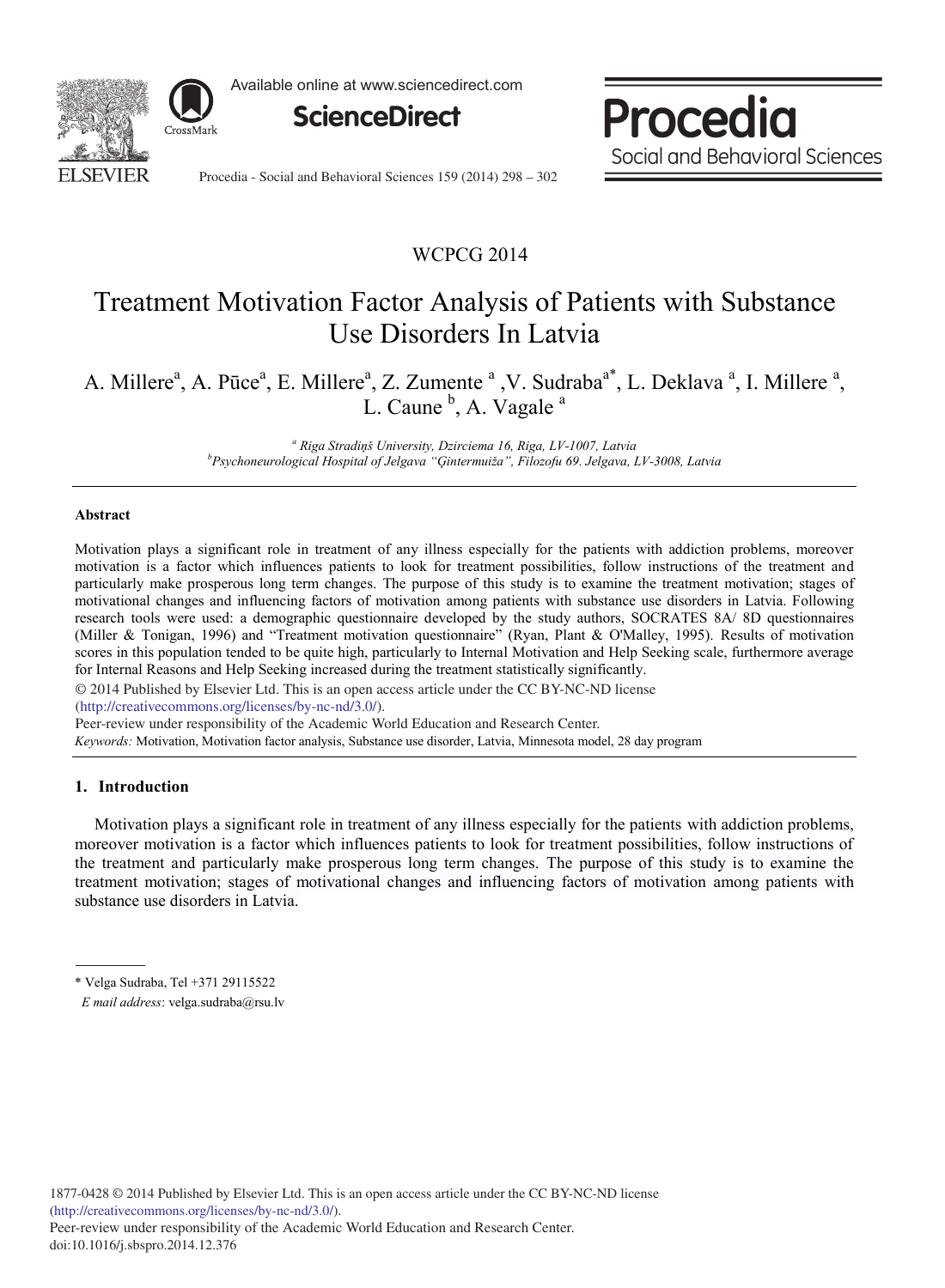#### **2. Problem statement**

Motivation plays a significant role in treatment of any illness especially for the patients with addiction problems. Motivation is a factor which influences patients to look for treatment possibilities, follow instructions of the treatment and particularly make prosperous long term changes. (DiClemente, et. all.,1997)

Motivation is a first meaningful step towards changes in behaviour and plays one of the central roles in addiction treatment; moreover it is considered as an important part in the outcome of the treatment. It is known that patient motivation for reconsidering their problematic behaviour is not a synonymous with motivation to participate in the treatment.

Although for many years motivation was considered as precondition for successful treatment in many disorders, including addiction, researchers only relatively recently started empirically approving the role of motivation in this process. Explorers have examined a broad range of reasons for avoiding or seeking assistance for the problem solution processes. (Cahill, Adinoff, Hosig, Muller and Pulliam, 2003)

One of the fundamental theories describes two causal reasons of motivation – internal and external motivation. (De Charms, 1968; Heider, 1958; Ryan,Plant and O'Malley, 1995). People with internal motivation understand causality and tend to act on their own choosing, mainly based on their values and beliefs, whereas the people with external motivation understand it differently and tend to view themselves as pressured by external forces, such as interpersonal, occupational, scholastic, medical and legal pressures.

Another theory called Transtheoretical Model of Change appears to be the best candidate for further study as it represents the combination of many behaviour change models that came before it (i.e., the Health Belief Model, the Theory of Reasoned Action, and Social Learning Theory). (Whitelaw, Baldwin, Bunton, et al.,2000)

This Transtheoretical Model is a framework that depicts changes in behaviour through three major constructs: Stages, Levels and Processes of Change. (Prochaska, DiClemente and Norcross, 1992;1994;1997)

According to the Transtheoretical Model of behaviour change, individuals addicted to psychotropic drugs typically cycle through a sequence of five discrete stages (precontemplation, contemplation, preparation, action and maintenance) before achieving sustained long-term abstinence and moderation, respectively. As applied to drug abuse and dependence, the Stages of Change are: (1)Precontemplation: the individual does not recognize problems arising from drug use and is not considering changes, (2) Contemplation: the individual recognizes problems arising from drug use and is considering changes but remains ambivalent, (3) Preparation: the individual plans to change behaviour soon, (4) Action: the individual makes an overt behaviour change (e.g., stops using drugs or enters drug treatment) and (5) Maintenance: the individual works to prevent relapse and to consolidate steps taken at the Action stage. (Demmel, Beck, Richter, Reker and Eur Addict Res 2004)

There are several tools developed in order to assess patient readiness to change their behaviour towards addiction. Many studies have been carried out about the motivation of patients with substance use disorders (SUD) where the results showed that individuals with greater intrinsic motivation tend to demonstrate lower rates of dropout and better outcomes (Ryan, Plant, O'Malley, 1995). While, extrinsic motivators may increase entry for treatment and short-term retention, but do not appear to improve sustained outcome. (Stark, 1992)

In recognition of the need for conceptual and definitional coherence, Ryan et al. (1995) developed the treatment Motivation Questionnaire (TMQ) based on self-determination theory. (Deci and Ryan, 1987) This instrument was designed to determine four domains of motivation: internal perceived locus of causality, external perceived locus of causality, interpersonal help-seeking and nonconfidence in treatment.( Melissa, Cahill, Adinoff, Hosing, Kelle Muller and Pulliam,2003)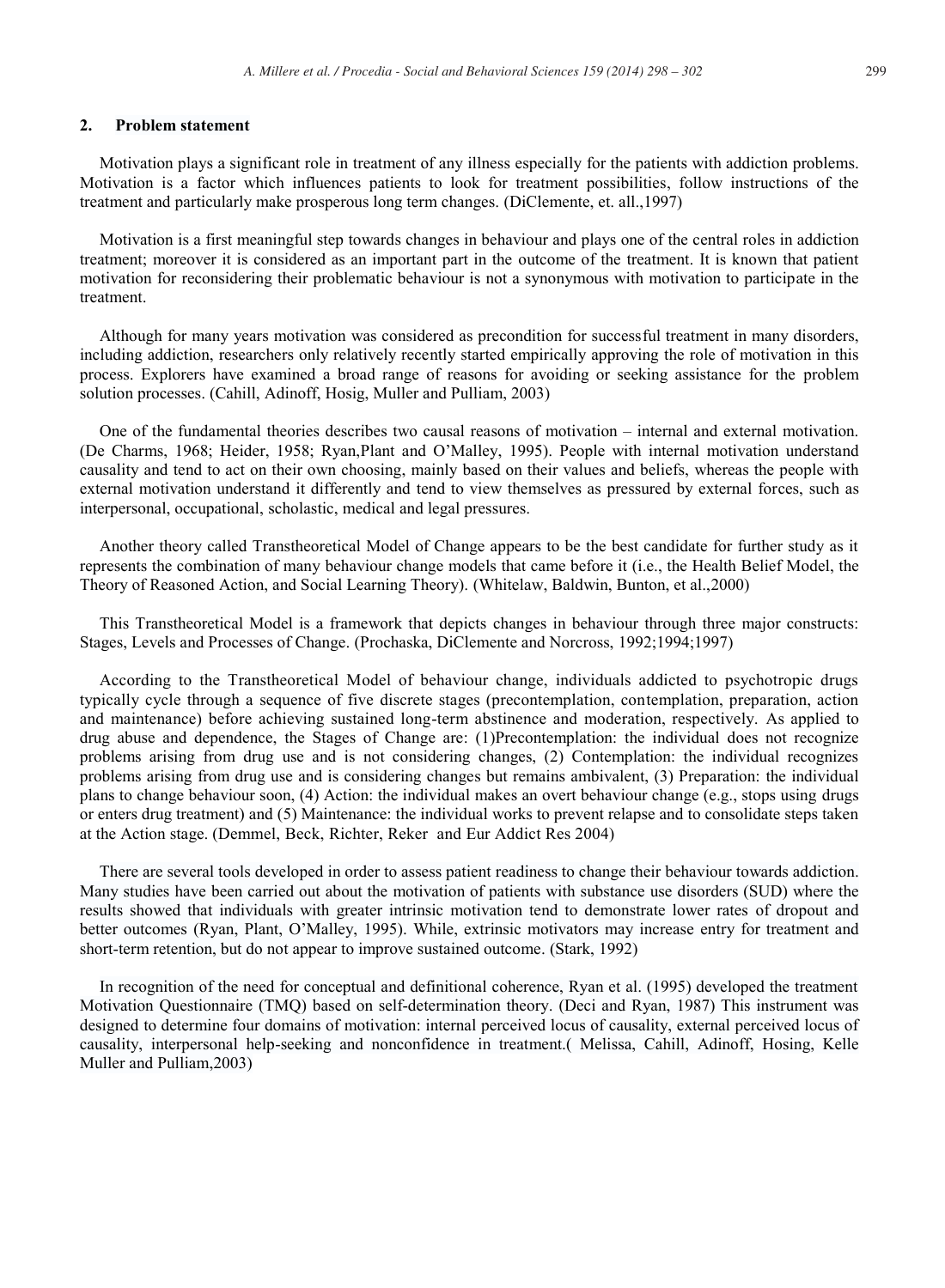Clinically readiness to change is regarded as a dynamic factor that can be enhanced through appropriate intervention. Knowledge of a patient's current stage of change can ensure information to treatment providers regarding treatment planning. (Mitchell, Angelone, 2006)

Identifying a patient's stage of readiness may increase treatment effectiveness by focusing on an intervention appropriate to the patient's stage of change or focusing on increasing a patient's readiness by advancing them to the succeeding stage in the change process. Series of motivational interventions have been developed to relieve the treatment of substance abuses encouraging patient's movements from one stage of change to the next one. (Miller and Rollnick, 2002).

#### **3. Purpose of Study**

To examine the treatment motivation; stages of motivational changes and influencing factors of motivation among Patients with substance use disorders in Latvia

#### **4. Methods**

The study was performed in all Latvia's institutions that realize the "28 day program" (Minnesota model). Such tools were used: a demographic questionnaire developed by the study authors, SOCRATES 8A/ 8D questionnaires (Miller & Tonigan, 1996) and "Treatment motivation questionnaire" (Ryan, Plant & O'Malley, 1995). At the end of the survey, responses were categorized in three parts: recognition of substance use disorders, ambivalence and taking steps to get rid of the addiction. Results of "Treatment motivation questionnaire" were divided into 4 subscales: external reasons, internal reasons, confidence and help seeking. The study was carried out in 2 stages when the patient joined the department, he/she received the above mentioned research tools. After the treatment, depending on their pathology, the patient received and filled SOCRATES 8A or SOCRATES 8D and treatment motivational survey. The study received permission from the Ethics Committee. The Socrates questionnaire data were processed in SPSS program and was found that the Cronbach's alpha for the questionnaire was 0.71 thus meaning that the questionnaire is consistent. In order to evaluate the internal consistency of the motivation survey, it was found that Cronbach's alpha value was 0.73, meaning that the research tool is consistent. Data were processed using ANOVA in SPSS program.

#### **5. Results**

In this research 108 SUD patients were asked to complete questionnaires. Participants were aged from 17 to 67;  $M = 41.03$ ;  $SD = 11.80$ ; males – 61.8%; females – 38.2%.

It was found that 16.8% of patients have primary education, secondary education - 34.6% of patients, professional secondary education- 38.6%, 10.0% of patients have higher education. Only 29.7% of patients are employed, whereas others 70.3% – are unemployed.

Table 1. Factors of the Stages of Change Readiness and Treatment Eagerness Scale (SOCRATES) in dynamic 28 Days program

| Factors      | Before $(n=99)$ $(M\pm SD)$ | After( $n=87$ ) ( $M\pm SD$ ) | P value   |  |
|--------------|-----------------------------|-------------------------------|-----------|--|
| Recognition  | $32.25 \pm 4.38$            | $33.65 \pm 2.24$              | 0.013     |  |
| Ambivalence  | $7.06 \pm 2.82$             | 16.88±3.16                    | 0.925     |  |
| Taking Steps | $33.78 \pm 5.41$            | $36.29 \pm 3.65$              | $0.000\,$ |  |

SOCRATES questionnaire data analysis (Table 1) shows a statistically significant increase in the Recognition scale  $(M=33.65; SD=2.24; p=0.013)$  and in the Taking steps scale  $(M=36.29; SD=3.65; p=0.000)$  after the treatment of Minnesota Model (before the treatment results were M=32.14; SD=4.63 and M=33.60; SD=5.57). There are no statistically significant changes in the Ambivalence scale.

Table 2**.** Mean values of the subscales in Treatment Motivation Questionnaire before (n= 99) and after (n= 87) therapy

| Factors          | Before $(M \pm SD)$ | After (M±SD)    | value |
|------------------|---------------------|-----------------|-------|
| External reasons | $\sim$<br>1 – 1.JJ  | $3.91 \pm 1.42$ | 0.852 |
| Internal reasons | $0.42 \pm 0.65$     | 6.53±0.43       | 0.046 |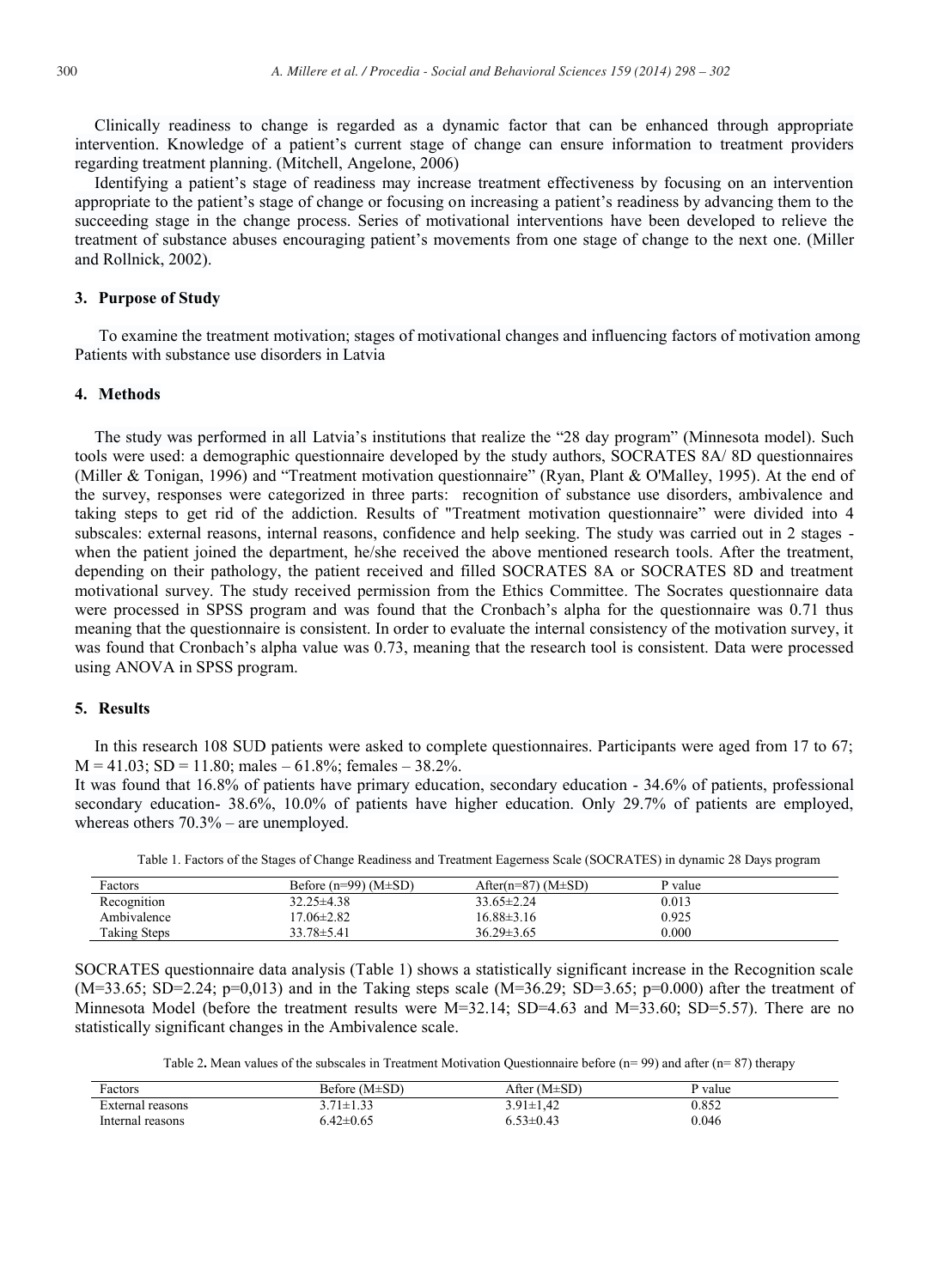| confidence   | $5.20 \pm 1.7$<br>74 | $4.86 \pm 1.83$    | 0.868 |  |
|--------------|----------------------|--------------------|-------|--|
| Help seeking | $,18\pm1.07$         | 47⊥∩ 0∩<br>$-U.72$ | 0.001 |  |

Treatment Motivation Questionnaire results (Table 2) demonstrate a statistically significant difference in two of the treatment scales before and after the therapy. After treatment the mean indicators increase in the Internal reasons scale  $(M=6.53; SD=0.43; p=0.046)$ - before treatment  $(M=6.42; SD=0.65)$ , and Help seeking scale  $(M=6.47;$ SD=0.92;  $p=0.001$ ) whereas before treatment (M=6.18; SD=1.07).

Table 3. Re-treatment scores of Stages of Change Readiness and Treatment Eagerness Scale (SOCRATES) of patients with completed Minnesota program and with dropouts from Minnesota program

| Scale        | Dropouts. n=31   | Completed treatment. n=70 |
|--------------|------------------|---------------------------|
| Recognition  | $32.50 \pm 2.94$ | $32.15 \pm 4.85$          |
| Ambivalence  | $17.29 \pm 2.59$ | $16.97 \pm 2.92$          |
| Taking Steps | $34.39 \pm 4.74$ | $33.54 \pm 5.66$          |

| Scale            | Dropouts $n=31$ | Completed treatment $n=70$ |
|------------------|-----------------|----------------------------|
| External reasons | $3.25 \pm 1.58$ | $3.92 \pm 1.25$            |
| Internal reasons | $6.28 \pm 0.85$ | $6.43 \pm 0.67$            |
| Confidence       | $5.77 \pm 1.47$ | $4.93 \pm 1.84$            |
| Help seeking     | $6.18 \pm 1.01$ | $6.15 \pm 1.14$            |

Table 4. Pre-treatment motivation scores (TMQ) for dropouts and completers

### **6. Discussion**

It is necessary to take into account that study participants were patients of an voluntary inpatient psychosocial treatment program (Minnesota), meaning that even a wish to take part in such treatment could be regarded as a kind of motivation. After the treatment statistically significant results were observed within the average for Recognition and Taking Steps scale. It corresponds to other researches in this field. Motivation scores in this population tended to be quite high, particularly in regard to internal motivation and help-seeking scale, mean scores for both scales being above 6 on a seven-point scale. In the Treatment motivation questionnaire (TMQ), we can see that average for Internal Reasons and Help Seeking increased statistically significantly. This can be attributed to the impact of the Minnesota model(28 Day program) to patient reduction of denial, which contributes their recognition of addiction as well as development of observational Ego parts that contribute to the recognition of internal reasons, leading to an increased willingness to seek help. This double focus - personal responsibility, recovery, together with the need to accept help - provides an effective trend, not only the transfer of responsibility for the disease from the patient's doctor. Minnesota model uses motivational interviewing, a patient-centred and directive therapeutic style that helps the patient to investigate and resolve the inconsistencies to improve his willingness to change their behaviour. Minnesota model group therapy is used to reduce the denial of the Ego defence mechanism in order to promote the formation of the motivation to teach and build relationships with other people, to express feelings and attitude- to promote actions that are difficult for addicts, because they are generally described as passive, dependent, emotionally immature individuals. Patients are educated by listening to lectures about addiction, relapse process, communication and the role of family. In this study small changes were noted in all four motivation domains after participation in the Minnesota model according to TMQ. It is possible that Minnesota model is a standard treatment in order to change behaviour of patients and is not so specific in generation of motivation. Furthermore program is probably too short to provide changes in one's motivation. It should be noted that Internal Motivation and Interpersonal Help Seeking domains did not show high scores even before entering the program, which could be related to the fact that Minnesota program is an voluntary inpatient psychosocial treatment program. These findings correspond to other researches. It is important to emphasize that most of the data were obtained through self-report measures and therefore may have included conscious or unconscious biases. Since the main tools for this researched were questionnaires, it could be possible that patients wanted to seem better by reporting they were highly motivated for treatment. Such problems are common when using self-report measures.